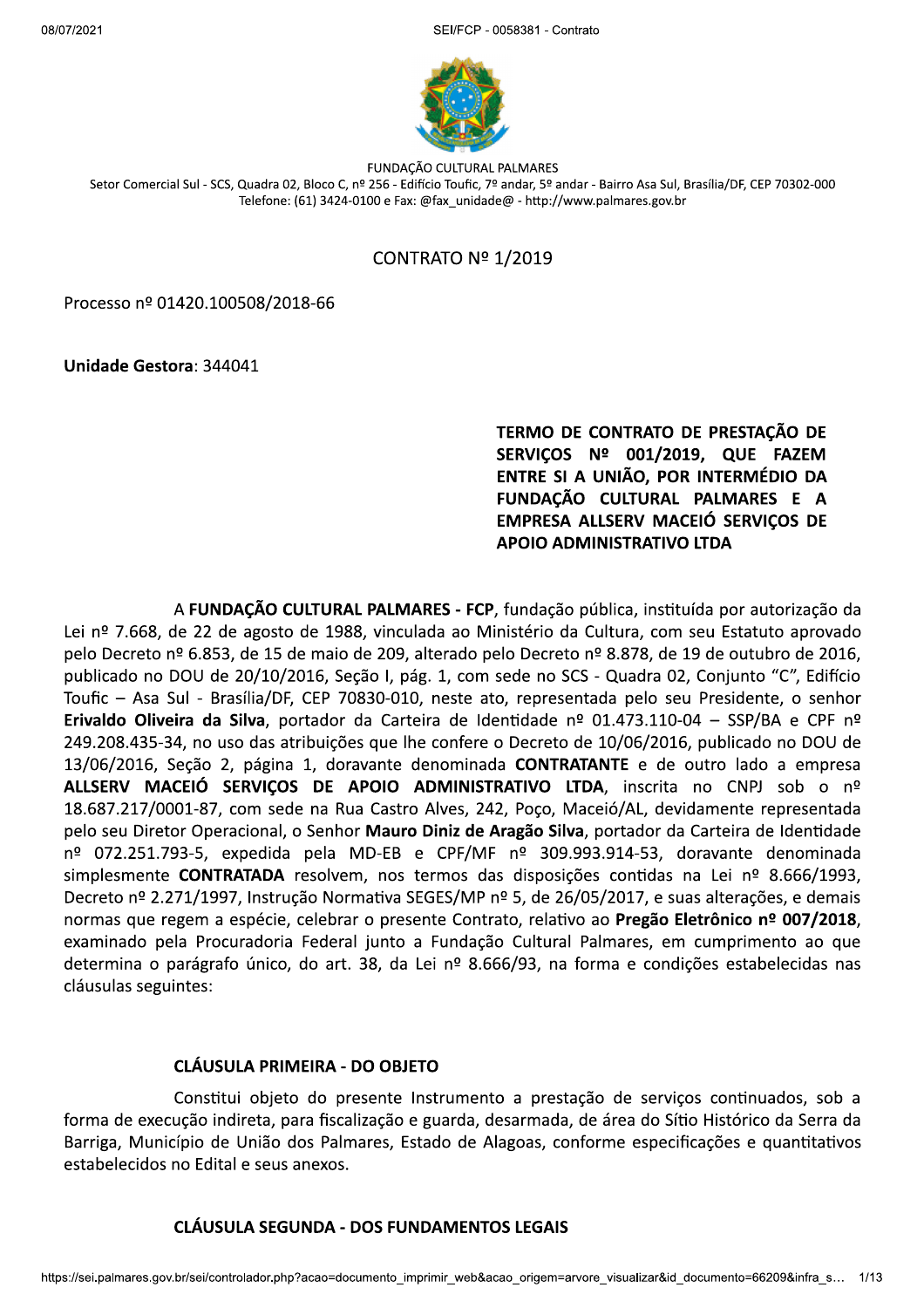$2021$ FCP - 0058381 - Contrato

O presente Contrato reger-se-á em observância à Lei nº 8.666/93 - Estatuto das Licitações e Contratos na Administração Pública e, em especial, Lei nº 10.520/2002; Decreto nº 7.381/2010; Decreto nº 7.203/2010, Instrução Normativa SEGES/MP nº 5, de 26/05/2017, e demais normas que regem a espécie.

§ 1º A sua execução e os casos nele omissos regular-se-ão pelas cláusulas contratuais e pelos preceitos de direito público, aplicando-se lhes, supletivamente, os Princípios da Teoria Geral dos 6765/93, combinado com o Contratos e as disposições de direito privado, na forma do art. 54, da Lei nº 8.666/93, combinado com o art. 55, inciso XII, do mesmo diploma legal.

§ 2º Fazem parte integrante deste Contrato, independentemente de sua transcrição, o Edital do Pregão nº 007/2018, seus anexos e a Proposta da CONTRATADA, inseridos nos autos do Processo nº 01420.100508/2018-66.

# CLÁUSULA TERCEIRA - DA PRESTAÇÃO DOS SERVIÇOS

Os serviços serão prestados diariamente, no Sítio Histórico da Serra da Barriga, em União do Palmares, Estado de Alagoas, conforme a seguir:

a)  $04$  (quatro) postos de 12 horas diurnas, de segunda-feira a domingo, envolvendo 02 (dois) vigias florestal em cada posto, em turno de 12 x 36 horas (CBO 5173-20);

b) 03 (três) postos de 12 (doze) horas noturno, de segunda-feira a domingo, envolvendo 02 (dois) vigia florestal em cada posto, em turno de 12 x 36 horas (CBO 5173-20).

§ 1º. O controle de entrada e saída dos profissionais será feito por meio de assinatura folha de ponto, acompanhado e supervisionado pelo Fiscal da CONTRATADA e fiscalização do fiscal/gestor da<br>CONTRATANTE.

§ 2º. Será de inteira responsabilidade da CONTRATADA assegurar a prestação dos serviços durante os horários definidos neste Instrumento.

§ 3º. Em atendimento a alínea "a", item 9, Anexo VI-A, IN SEGES/MP nº 5/2017, não há possibilidade de eliminação de Postos de Serviços 12 x 36 hs nos finais de semana, em razão do maior fluxo de visitantes nos finais de semana e feriados, uma vez que o Parque Memorial fica aberto diariamente, horário de 8 às 17 hs, ininterruptas.

§ 4º. A CONTRATADA alocará os postos de trabalho nos horários fixados e informará à CONTRATANTE, em tempo hábil, qualquer motivo impeditivo ou que impossibilite a sua execução, obrigando-se a atender, em até 24 horas, as solicitações da **CONTRATANTE** quando da necessidade de substituição de empregado, devendo, nesse prazo, efetuar a seleção de novos profissionais, se necessário.

§ 5º. Quantificação, Qualificação e Atribuições dos Postos de Serviços: As atribuições para a execução das atividades de guarda e fiscalização com rotinas das mais variadas do ramo, atendendo a especificidade do serviço a ser desenvolvido no âmbito da Serra da Barriga, o trabalho será presencial, executado em equipe ou individual, com supervisão permanente. O ambiente de trabalho será fechado, ou a céu aberto ou em motos, em horário diurno e noturno. As atividades serão realizadas no imóvel do Posto de Observação, nas edificações rústicas localizadas no Platô, nas áreas da floresta, nas áreas de limites de propriedades particulares com a área tombada, nas nascentes de água potável/mineral, nas áreas de vestígio arqueológico, tendo como pontos fixos, como, por exemplo, controles de acessos; e, através de serviço móvel de fiscalização e guarda, atividades preventivas e de proteção.

balho será fechado, ou a céu aberto ou em motos, em horário diurno e noturno. As<br>alizadas no imóvel do Posto de Observação, nas edificações rústicas localizadas no<br>floresta, nas áreas de limites de propriedades particulare § 6º. As atribuições para a execução das atividades de guarda e fiscalização com rotinas das mais variadas do ramo, atendendo a especificidade do serviço a ser desenvolvido no âmbito da Serra da Barriga, o trabalho será presencial, executado em equipe ou individual, com supervisão permanente. O ambiente de trabalho será fechado, ou a céu aberto ou em motos, em horário diurno e noturno. As atividades serão realizadas no imóvel do Posto de Observação, nas edificações rústicas localizadas no Platô, nas áreas da floresta, nas áreas de limites de propriedades particulares com a área tombada, nas nascentes de água potável/mineral, nas áreas de vestígio arqueológico, tendo como pontos fixos, como,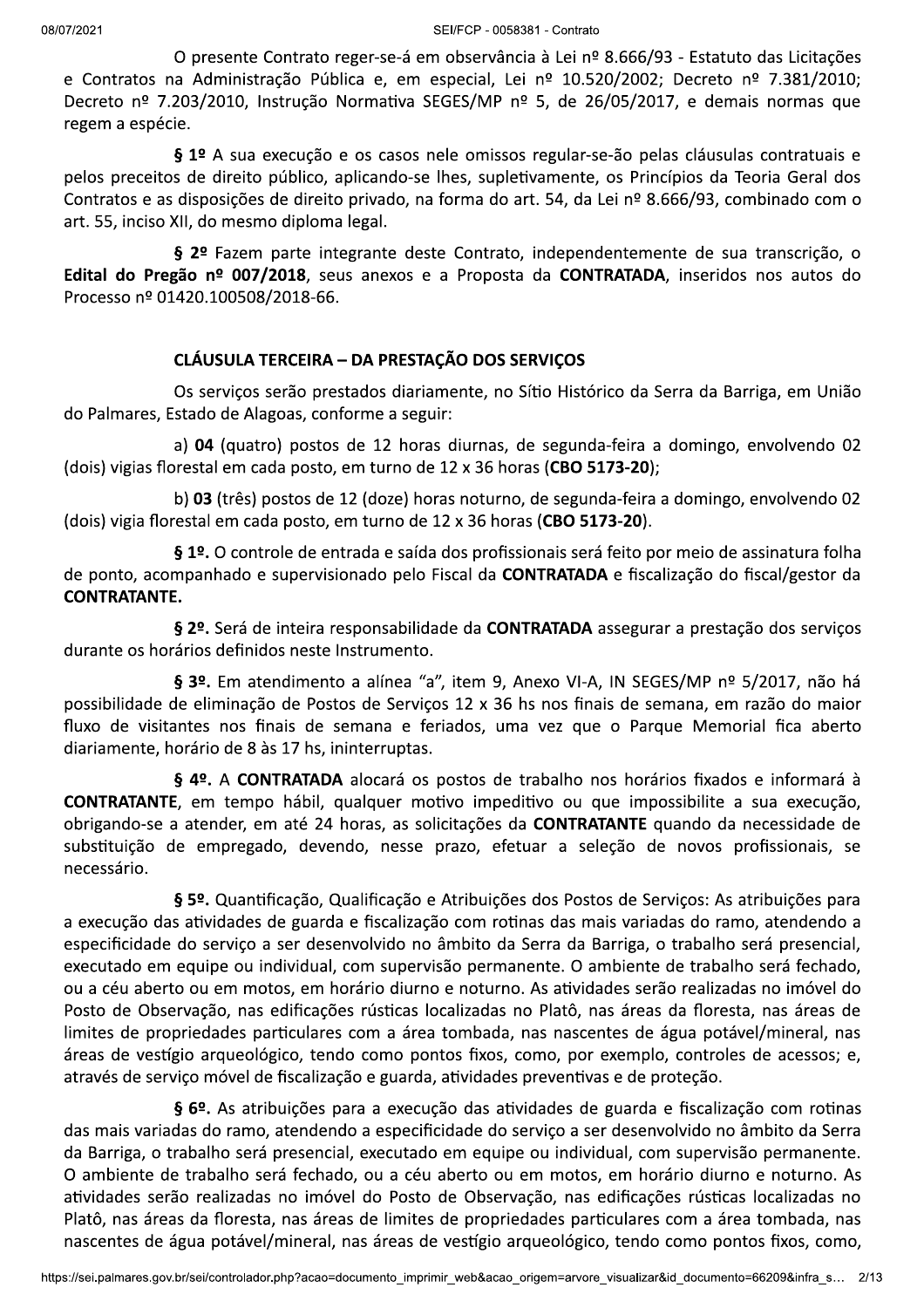por exemplo, controles de acessos; e, através de serviço móvel de fiscalização e guarda, atividades preventivas e de proteção.

§ 7º. A prestação dos serviços envolve alocação, pela empresa CONTRATADA de mão-deobra capacitada para vigiar e guardar dependências e áreas públicas, utilizando motocicletas e, devido a distância entre os pontos, os profissionais se comunicam via rádio, prestam informações aos visitantes e órgãos competentes, com a finalidade de prevenir, controlar e combater delitos como porte ilícito de armas e munições; vigiar parques e reserva florestal e hidrográfica; combater focos incêndio, bem como os relacionados abaixo:

a) zelar pela segurança das pessoas e do patrimônio:

- controlar o acesso de pessoas nas edificações e em áreas restritas;
- rondar as dependências e áreas;  $\bullet$
- ligar e desligar sistemas de iluminação e equipamentos;  $\bullet$
- exigir que as pessoas não fumem em locais proibidos;
- apartar brigas;  $\bullet$
- prestar primeiros socorros e providenciar socorros médicos;
- prevenir e combater incêndios.

b) fiscalizar pessoas e bens patrimoniais:

- revistar pessoas, veículos e recintos;
- · monitorar áreas:
- conduzir infratores à delegacia.
- c) recepcionar pessoas:
	- identificar, abordar, encaminhar pessoas;  $\bullet$
	- analisar o comportamento de pessoas;
	- acompanhar visitantes;
	- controlar movimentação internas das pessoas;
	- auxiliar idosos, deficientes físicos e demais pessoas necessitadas.  $\bullet$

d) controlar objetos, cargas e veículos:

- · verificar e conferir documentação;
- apreender objetos ilícitos e irregulares;
- acompanhar o trânsito e estacionamento de veículos dentro da área:
- acompanhar a entrega de carga no Sítio Histórico;  $\bullet$
- identificar objetos achados e perdidos para devolução.

e) comunicação:

- relatar ocorrências;  $\bullet$
- interagir com órgãos oficiais;
- prestar informações ao público;
- informar visitantes sobre normas de segurança.  $\bullet$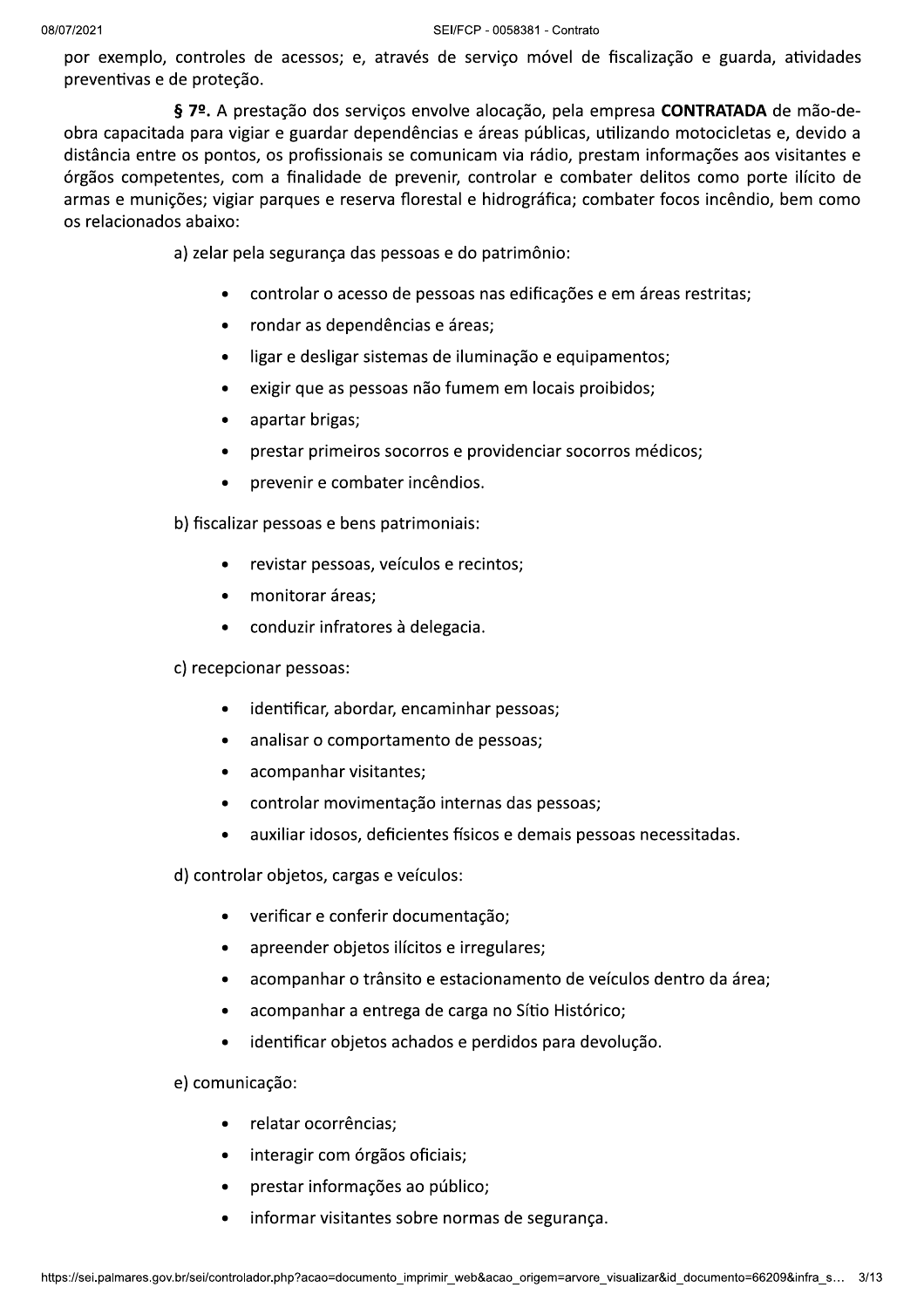f) vigiar parques, áreas florestais e hidrográficas:

- investigar vestígios da ação de infratores;
- observar e localizar focos de incêndio;
- movimentar-se pelas áreas para flagrar infratores;
- reprimir a pesca predatória e a caça;
- apreender objeto, tais como: redes, facões, armas, armadilhas, gaiolas;
- socorrer a fauna;  $\bullet$
- embargar área de situação irregular;
- colher sementes de árvores nativas;
- limpar o acesso às fontes de água;  $\bullet$
- inspecionar o estado de placas de sinalização.  $\bullet$

§ 8º. O preenchimento dos postos de trabalho será realizado após análise curricular e aprovação do gestor designado pela CONTRATADA e seus funcionários não terão qualquer vínculo empregatício com a CONTRATANTE. A avaliação prévia dos profissionais a serem alocados pela **CONTRATADA** nos postos de trabalho deverá atender, no mínimo, as seguintes condições:

1) Formação obrigatória: certificado de conclusão de nível médio completo, fornecidos por instituições de ensino reconhecidas pelo MEC;

2) Domínio Obrigatório: por meio de registros em carteira ou contrato de trabalho de experiência mínima de 01 (um) anos;

3) É obrigatório, e, no mínimo, os seguintes cursos de formação:

a) curso de vigilante, em centro especializado de formação;

b) curso de combate a incêndio, em centro especializado de formação;

c) noções de fauna e flora;

d) primeiros socorros;

e) educação ambiental, noções básicas sobre ecossistema sobrevivência e lei ambiental.

§ 9º. A comprovação de experiência, ensino médio e cursos de formação deverá ser feita no ato da contratação do profissional, através de certificados, emitidos por centros especializados de formação, organizações militares, IBAMA ou entidades autorizadas, conforme o caso.

§ 10º. Além dos requisitos mencionados em cada perfil, são desejadas as seguintes habilidades: cordialidades, atenção, trabalhar em equipe, autocontrole, pró-atividade, iniciativa e capacidade de contornar situações adversas.

§ 11º. Todos os aspectos de recrutamento, verificação dos currículos, seleção, avaliação de conhecimentos e habilidades, contratação e gestão de pessoas envolvidos na prestação dos serviços são encargos exclusivos da Contratada

§ 12º. Cópias da documentação exigida deverá ser entregue ao Fiscal/Gestor do Contrato para análise e compor o processo de gestão/fiscalização.

§ 13º. Os serviços especificados no contrato não excluem outros, de natureza similar, que porventura se façam necessários para a boa execução das tarefas estabelecidas, obrigando-se a CONTRATADA a executá-los prontamente como parte integrante de suas obrigações.

§ 14º. A CONTRATADA terá que fornecer 02 (dois) conjuntos de uniformes a seus empregados, condizentes com a atividade a ser desempenhada, compreendendo peças para todas as estações climáticas do ano, com material de 1ª qualidade, em tecido antichama ultra soft, sem qualquer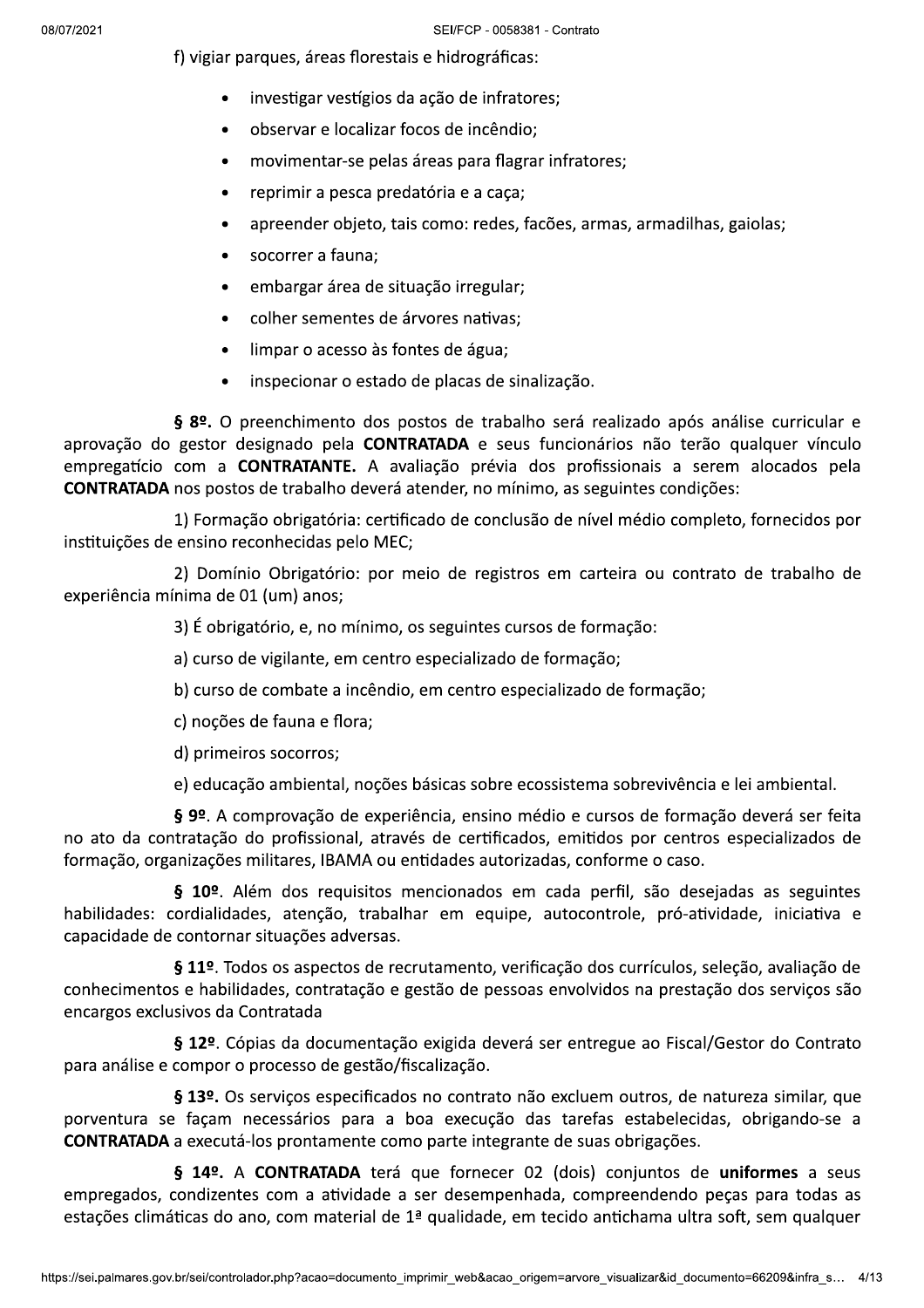repasse do custo para o empregado, conforme especificado no item 9 do Termo de Referência, composto de: calça; gandola, tipo militar; coturno; cinto e porta acessórios.

§ 15º. Para a perfeita execução dos serviços, a CONTRATADA disponibilizará os materiais, equipamentos, ferramentas e utensílios necessários, nas quantidades estimadas e qualidades a seguir estabelecidas, promovendo sua substituição quando necessário:

a) Motocicletas, novas e sem uso, com combustível, de capacidade 125 cilindradas ou superior, com tração em qualquer terreno, pneus de uso misto, ou seja, boa aderência no asfalto e no uso off road. Quantidade: 02 (duas) unidades. A partir do primeiro ano de vigência do contrato os valores correspondentes aos equipamentos deverão ser depreciados em 25% ao ano, no período de 04 (quatro) anos.

b) Combustível, fornecer quantidade para realização de no mínimo 02 (duas) rondas diurnas e 02 (duas) rondas noturnas em toda a área, estimadas em 40 km total por moto, por diária.

c) Capacetes, novos e sem uso, casco injetado em ABS, viseira antirrisco em policarbonato com dupla curvatura, troca rápida, fecho de engate rápido com anel anti furto, acionamento manual e travamento de viseira, dentro das normas exigidas pelo Departamento Nacional de Trânsito-DETRAN. Quantidade: 04 (quatro) unidades.

d) Kits para chuva, composto de calça e jaqueta 100% impermeável. Quantidade: 04 (quatro) unidades.

e) Rádios Transmissores: Estação Base fixa/móvel de alta potência com VHF/UHF de 45 watts ou superior, com microfone ativado pelo botão PTT, ampla capacidade de canais para maior alcance, analógico e digital, vários canais/grupos, com alerta de emergência, teclas iluminadas programáveis, visor digital, 40 caracteres alfanuméricos, antena externa para longo alcance, equipamento instalado e operando no local, novos e sem uso, com capacidade para cobrir toda a área do Sítio Histórico, com as seguintes características mínima: Rádio Portátil Bidirecional com 5 watts em VHF/UHF. opera em modo analógico e digital, vários canais, chamada um para um e chamada em grupo, com bateria de lítio recarregável de 14 horas conversação ou superior, bateria reserva, carregador, fone com microfone auricular, manual de uso, antena, cordão de pendurar, suporte para cinto. Quantidade: 03 (três) unidades

f) Lanterna, 5.000.000 velas ou superior, recarregável, com lâmpada alógena, led ou xênon, longo alcance que atinge 1,5 km ou superior, led indicador de posição, bateria reserva, 2 posições de alça com suporte para pendurar e carregado 110/220v. Quantidade: 3 (três) unidades

g) Apito, tamanho grande, bivox, embocadura anatômica e cordão para fácil transporte. Quantidade: 4 (quatro) unidades.

h) **Binóculo**, ajuste de foco central, colimado (alinhamento da imagem - ver somente uma imagem), correção de dioptria do lado direito (compensa o deseguilíbrio de visão de um olho para outro), sistema tipo porro de 4 prismas, objetivas vermelhas anti-UV e antirreflexos, totalmente emborrachado, com estojo rígido, protetor para lentes, alça para transporte, adaptador para tripé, flanela de limpeza das lentes. Quantidade: 02 (duas) unidades.

i) Prancha de Imobilização, retangular, confeccionada em compensado naval de 18mm, acabamento em verniz marítimo, filetes longitudinais para aumentar a resistência e facilitar elevação do solo, imobilizador de cabeça, confeccionado em espuma D44, com tratamento para evitar o contato com líquidos, lavável e impermeável. Quantidade: 01 (uma) unidade.

j) Luvas de Proteção, para combate a incêndio, resistente a chamas de fogo e ácidos e álcalis, impermeáveis, isolação elétrica, anti radiação a calor, camada confortável em algodão. Quantidade: 10 (dez) unidades.

k) Cinto Suspensório, modelo H, com porta rádio HT e porta carregador do lado direito, porta faca do lado esquerdo, revestimento interno com isomanta, reguladores para ajuste, limitador de distância para as fitas e distribuidor de peso nas costas, com uma alça de suporte para remoção do usuário no caso de acidente, 04 mosquetões com trava para fixação no cinto. Quantidade: 01 (uma) unidade para cada funcionário.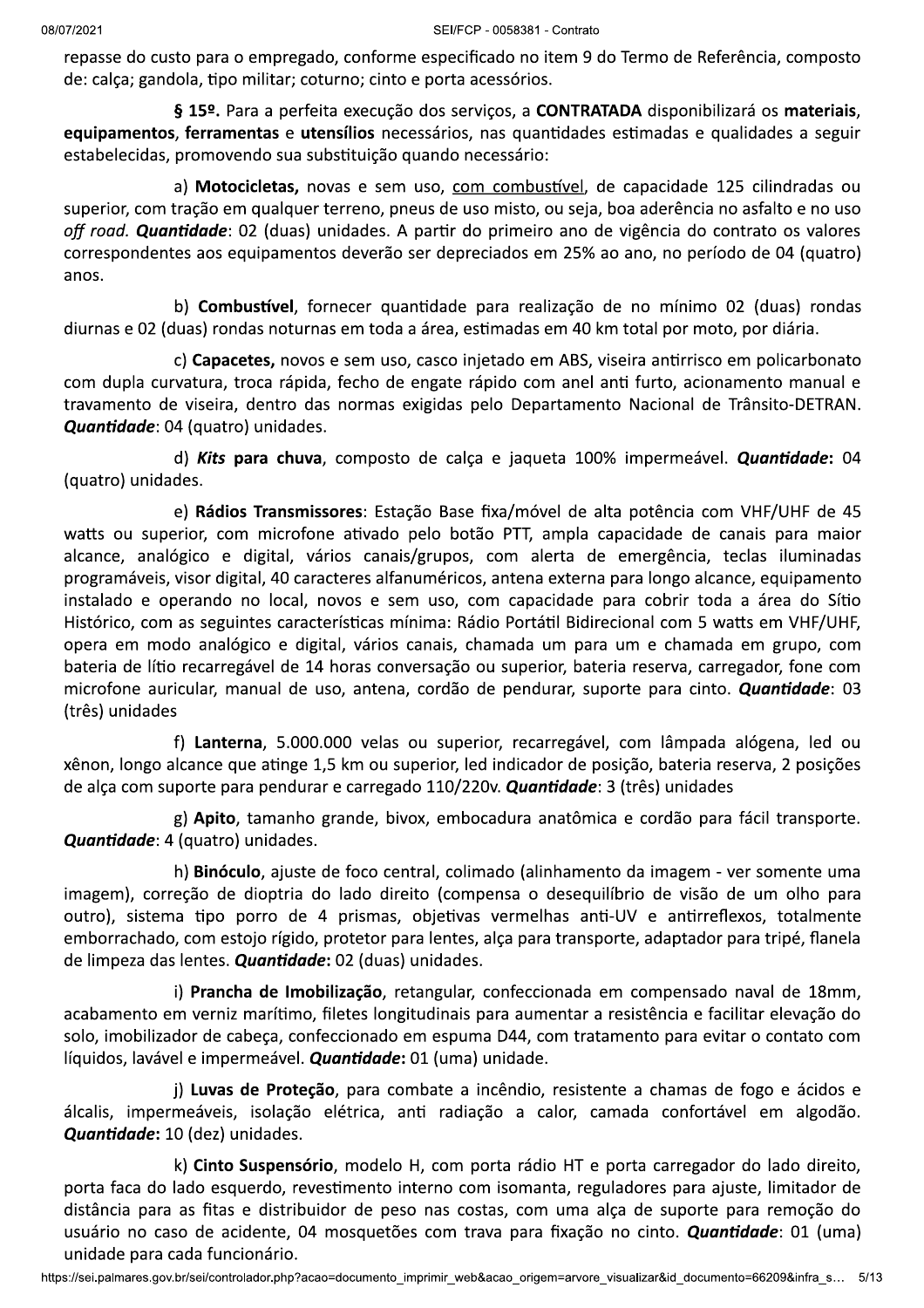l) GPS, prova d'água, tela colorida, USB, memória 8 GB (que pode ser ampliada com cartão micro SD), tela sensível ao toque de 6 polegadas cores legíveis sob a luz solar, resistente a poeira, sujeira, umidade, com mapa e possibilidade de inclusão de mapas, registro de trajeto 10.000 pontos ou superior, 200 trajetos salvos: roteamento automático, bateria recarregável de longa duração, cálculo de área, com dispositivo portátil. *Quantidade*: 01 (uma) unidade.

m) Abafador para combate a incêndio, borracha medindo aproximadamente 30cmx50cmx6,0mm, 12 furos, sendo 3 carreiras com 4 furos cada, cabo em madeira de lei, fixação da base em cantoneira com parafusos sextavados. **Quantidade:** 04 (quatro) unidades.

n) Cantil, em alumínio atóxico, capa em algodão e poliamida, capacidade aproximada de 900 ml, com alça para pendurar ou por cinto. *Quantidade*: 01 (um) para cada funcionário.

0) Cassetete, infetado, tonfa de 58 cm, fabricado em polímetro de alta resistência, cabo da haste anatômica, com aproximadamente 14 cm, ranhaduras transversais, cabo lateral resistente, com supo, suporte para cinto. **Quantidade:** 04 (quatro) unidades.

p) Bomba d'água Costal, tanque rígido em polietileno soprado, cor laranja, 20 litros com alça incorporada, suporte para fixação do bico aerador, nicho vertical para fixação da bomba, dispositivo interno antiabaulamento. Bomba em latão, com manopla anatômica. Bico regulável com alcance de aproximadamente 12 metros, jato pulverizado de curto alcance, aerador para aplicação de espuma. Bocal de enchimento com peneira de filtragem e tampa de plástico rígido de rosca com válvula. Com correias de sustentação reguláveis, em tecido reforçado. *Quantidade*: 03 (três) unidades.

g) Óculos de Proteção, visão com resistência balística, lente de proteção com tratamento antirrisco, antiembaçante, UV e respingos de produtos químicos, armação recoberta em borracha macia, sistema de ventilação na parte frontal, tirante de elástico. Quantidade: 04 (quatro) unidades.

r) Perneira, anti cobra, insetos e espinho, material confortável e resistente, à prova d'água, sistema de ajuste por fita elástica. **Quantidade:** 04 (quatro) unidades.

s) Máscara de Proteção Combate Incêndio, corpo da em borracha ou silicone, com visor transparente dotado de mascarilha interna, com duas válvulas de inalação e diafragma de voz. Respiradores tipo facial inteira que protegem o sistema respiratório e os olhos. **Quantidade:** 03 (três) unidades.

# CLÁUSULA QUARTA - REGIME DE EXECUÇÃO DOS SERVIÇOS E FISCALIZAÇÃO

Os serviços a serem executados pela CONTRATADA e os materiais e equipamentos e a disponibilização dos uniformes que serão empregados na execução do contrato, bem como a fiscalização pela CONTRATANTE são aquelas previstas no Termo de Referência e Edital.

# CLÁUSULA QUINTA - DAS OBRIGAÇÕES DA CONTRATADA E DA CONTRATANTE

As obrigações da **CONTRATADA** e da **CONTRATANTE** são aquelas previstas no Termo de Referência, anexo ao Edital.

# CLÁUSULA SEXTA - DA VIGÊNCIA

O Contrato terá a vigência de 12 (doze) meses, contados a partir da data de sua assinatura, conforme previsto no Inciso II, art. 57 da Lei nº 8.666/93, podendo ter duração prorrogada mediante Termo Aditivo, por iguais e sucessivos períodos, limitado a sua duração a 60 (sessenta) meses.

' Nas eventuais prorrogações contratuais, os custos não renováveis já pagos ou<br>meiro ano da contratação deverão ser eliminados como condição para a renovação,<br>com o disposto no item 1.2, do Anexo VII-F da IN SEGES/MP nº 5/ § 1º Nas eventuais prorrogações contratuais, os custos não renováveis já pagos ou amortizados no primeiro ano da contratação deverão ser eliminados como condição para a renovação, em conformidade com o disposto no item 1.2, do Anexo VII-F da IN SEGES/MP nº 5/2017 de 26/05/2017.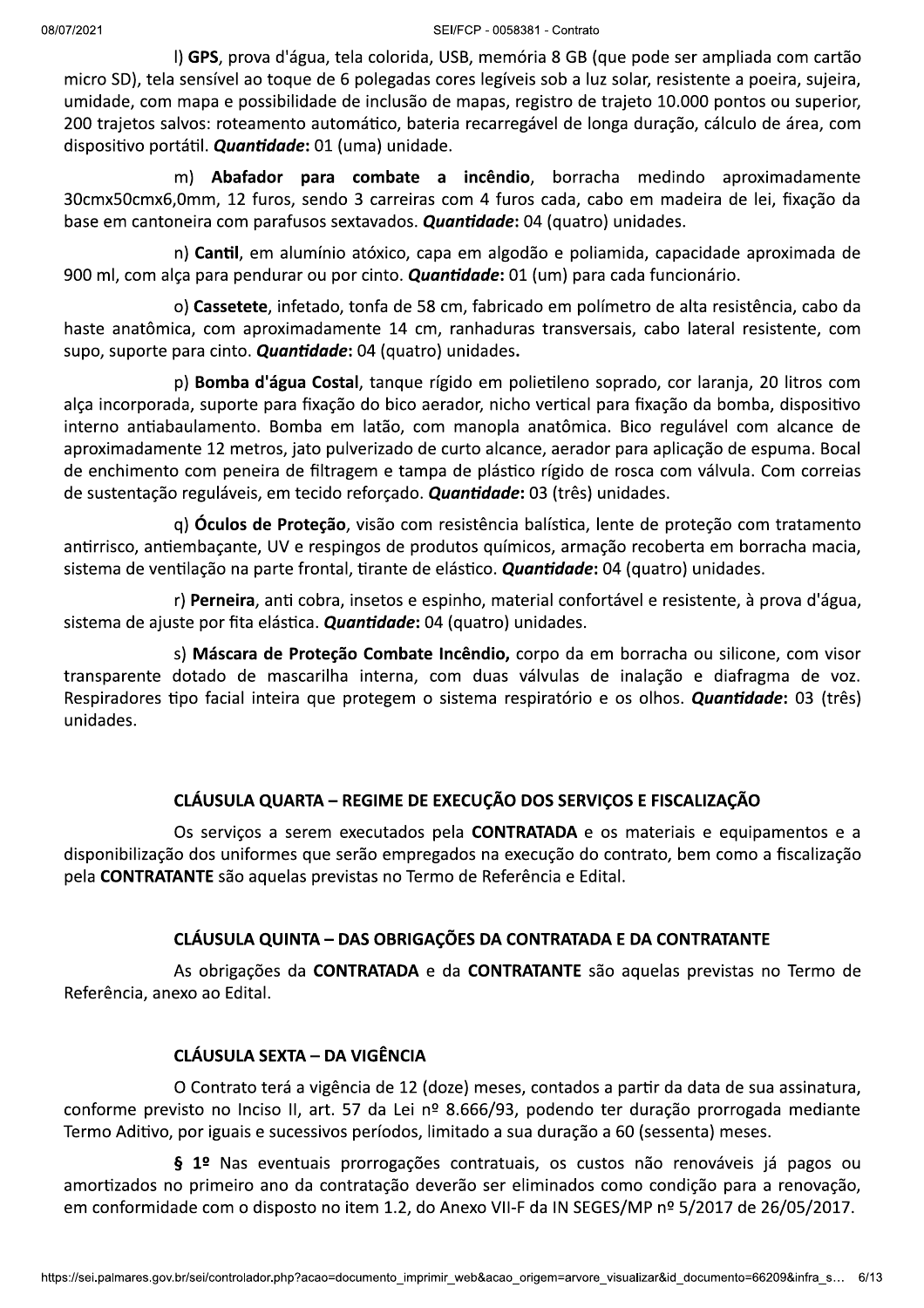§ 2º Também não se realizará a prorrogação contratual quando a CONTRATADA tiver sido declarada inidônea ou suspensa no âmbito da União ou da própria CONTRATANTE, enquanto perdurarem os efeitos.

§ 3º Toda prorrogação de contratos será precedida da realização de pesquisas de preços de mercado ou de preços contratados por outros órgãos e entidades da Administração Pública, visando a assegurar a manutenção da contratação mais vantajosa para a Administração, em relação à realização de uma nova licitação.

## **CLÁUSULA SÉTIMA - DOS VALORES**

O valor mensal estimado do presente Contrato é de R\$ 58.566,05 (Cinquenta e oito mil, guinhentos e sessenta e seis reais, cinco centavos), perfazendo o valor anual de R\$ 702.792,51 (Setecentos e dois mil, setecentos e noventa e dois reais, cinquenta e um centavos), conforme demonstrado a seguir:

a) Vigia Florestal, diurno: 04 (quatro) Postos de Trabalho - Valor mensal de R\$ 31.140,31 (Trinta e um mil, cento e quarenta reais, trinta e um centavos) e de R\$ 373.683,67 (trezentos e setenta e três mil, seiscentos e oitenta e três reais, sessenta e sete centavos) para o período de 12 (doze) meses; e

b) Vigia Florestal, noturno: 03 (três) Postos de Trabalho - Valor mensal de R\$ 27.425,74 (Vinte e sete mil, quatrocentos e vinte e cinco reais, setenta e quatro centavos) e de R\$ 329.108,84 (Trezentos e vinte e nove mil, cento e oito reais, oitenta e quatro centavos) para o período de 12 (doze) meses.

# CLÁUSULA OITAVA - DA REPACTUAÇÃO E DO REAJUSTE

#### I - Repactuação:

Será admitida a repactuação dos preços dos serviços contratados, desde que seja observado o interregno mínimo de um ano. O interregno mínimo de 1 (um) ano para a primeira repactuação será contado a partir da data do orçamento a que a proposta se referir, sendo certo que se considera como data do orçamento aquela do acordo, convenção, dissídio coletivo de trabalho ou equivalente vigente à época da apresentação da proposta.

§ 1º. Nas repactuações subsequentes à primeira, a anualidade será contada a partir da data do fato gerador que deu ensejo à última repactuação.

§ 2º. A CONTRATADA poderá exercer, perante à CONTRATANTE, seu direito à repactuação, da data do registro da convenção ou acordo coletivo que fixar o novo salário normativo da categoria profissional até a data da prorrogação contratual subsequente, sendo que, se não o fizer de forma tempestiva, e, por via de conseguência, prorrogar o Contrato sem pleitear a respectiva repactuação, ocorrerá a preclusão de seu direito de repactuar. (Acórdão nº 1.828/2008 - TCU/Plenário)

§ 3º. As repactuações a que a CONTRATADA fizer jus e que não forem solicitadas durante a vigência do Contrato, também serão objeto de preclusão com o encerramento do Contrato.

§ 4º. As repactuações serão precedidas de solicitação da CONTRATADA, acompanhada de demonstração analítica da alteração dos custos, por meio de apresentação da planilha de custos e formação de preços e do novo acordo convenção ou dissídio coletivo que fundamenta a repactuação, conforme for a variação de custos objeto da repactuação.

§ 5º É vedada a inclusão, por ocasião da repactuação, de benefícios não previstos na proposta inicial, exceto quando se tornarem obrigatórios por força de instrumento legal, sentença normativa, acordo coletivo ou convenção coletiva.

§ 6º. A CONTRATANTE poderá realizar diligências para conferir a variação de custos alegada pela CONTRATADA.

II - Reajuste: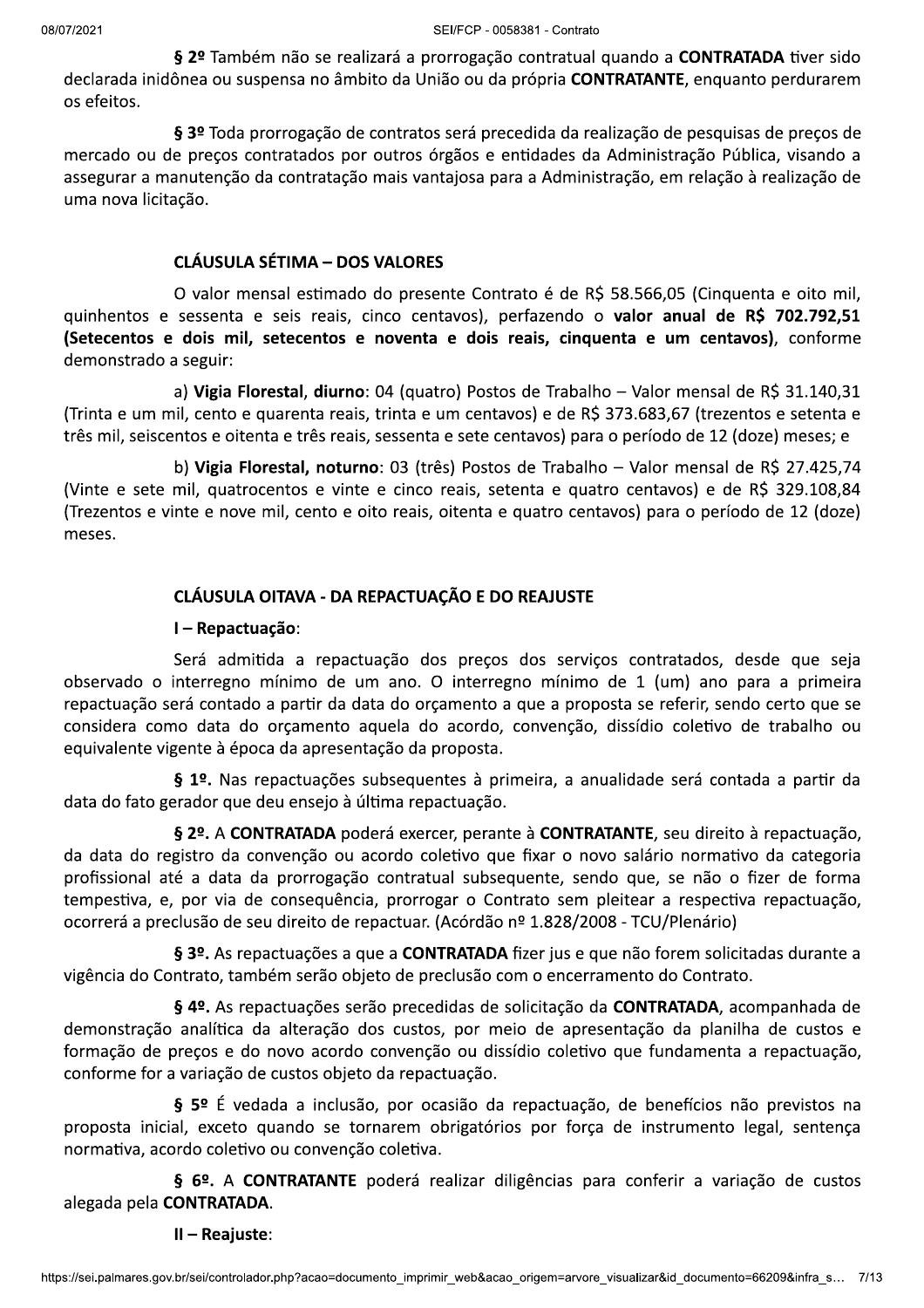§ 1º. Os reajustes dos itens envolvendo insumos (exceto quanto a obrigações decorrentes de acordo ou convenção coletiva de trabalho e de Lei) e materiais serão efetuados com base no Índice Nacional de Preços ao Consumidor Amplo - IPCA, divulgado pelo IBGE.

# **CLÁUSULA NONA - DO PAGAMENTO**

O pagamento será efetuado mensalmente à CONTRATADA, por intermédio de Ordem Bancária, mediante nota fiscal/fatura, que deverá ser encaminhada à CONTRATANTE, até o 5º dia útil do mês subsequente à prestação do serviço, acompanhada dos documentos a seguir, em observância às disposições do art. 67, da IN/SEGES/MP nº 5/2017:

a) comprovante de pagamento dos salários, referentes ao mês anterior, juntamente com as cópias das folhas de pagamento ou contracheques e/ou outros documentos equivalentes, com as respectivas assinaturas dos empregados alocados na execução dos serviços contratados, atestando o recebimento dos valores;

b) comprovantes das guias de recolhimento da contribuição previdenciária (INSS) do empregador e dos empregados alocados na execução dos serviços contratados, conforme dispõe o § 3º, do artigo 195 da Constituição Federal, sob pena de rescisão contratual, observada a obrigatoriedade de fornecer a relação nominal dos empregados a que se referem os recolhimentos;

c) comprovante da entrega dos vales alimentação e transporte aos empregados alocados na execução dos serviços contratados;

d) comprovante do pagamento do 13º salário aos empregados alocados na execução dos serviços contratados;

e) comprovante da concessão de férias e correspondente pagamento do adicional de férias aos empregados alocados na execução dos serviços contratados, na forma da Lei;

f) informações trabalhistas dos empregados alocados na execução dos serviços contratados exigidos pela legislação, tais como a RAIS e a CAGED;

g) cumprimento das demais obrigações contidas em convenção coletiva, acordo coletivo ou sentença normativa em dissídio coletivo de trabalho;

h) cumprimento das demais obrigações dispostas na legislação trabalhista em relação aos empregados vinculados ao contrato; e

i) somente será pago 0,20% de INCRA mediante comprovação de recolhimento.

§ 1º. O pagamento será efetivado após a Nota Fiscal/Fatura ser conferida, aceita e atestada pelo Gestor do Contrato e ter sido verificada a regularidade da CONTRATADA, mediante consulta:

a) on-line ao Sistema Unificado de Cadastro de Fornecedores (SICAF);

b) ao Cadastro Nacional de Empresas Inidôneas e Suspensas (CEIS);

c) ao Cadastro Nacional de Condenações Cíveis por Ato de Improbidade Administrativa disponível no Portal do CNJ;

d) à Certidão Negativa ou Positiva com efeito de Negativa de Débitos Trabalhistas - CNDT, para comprovação, dentre outras coisas, do devido recolhimento das contribuições sociais (FGTS e Previdência Social); e

e) demais tributos estaduais e federais.

§ 2º. Constatada a situação de irregularidade da CONTRATADA, a mesma será notificada, por escrito, para, num prazo de 05 (cinco) dias úteis, regularizar tal situação ou, no mesmo prazo, apresentar defesa, sob pena de rescisão contratual. O prazo para regularização ou encaminhamento de defesa poderá ser prorrogado uma vez e por igual período, a critério da CONTRATANTE.

§ 3º. É vedada à CONTRATADA a vinculação da efetivação do pagamento mensal dos salários dos profissionais ao recebimento mensal do valor afeto ao contrato, sob pena de aplicação das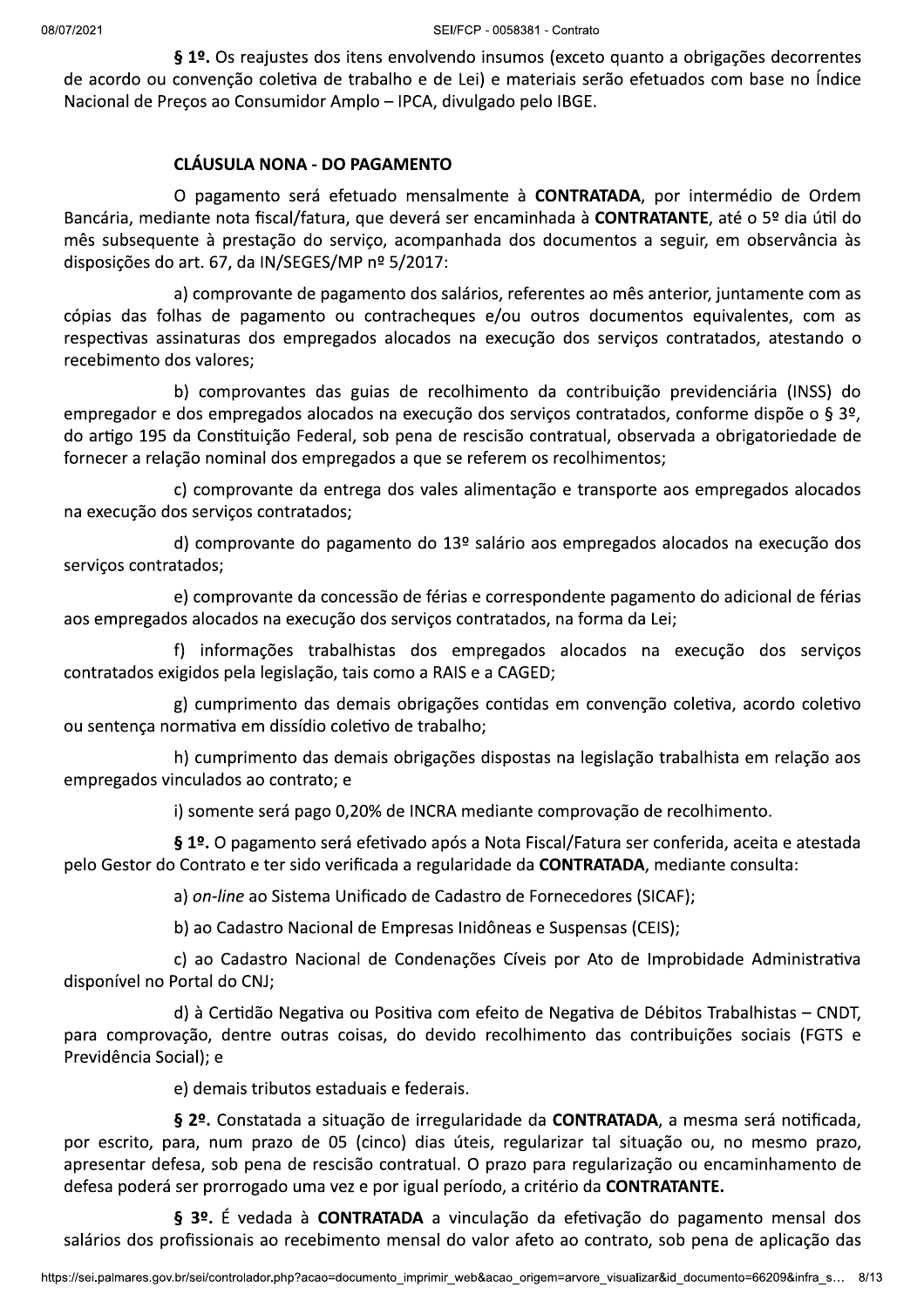penalidades previstas neste Instrumento.

§ 4º. Nos casos de eventuais atrasos de pagamento provocados exclusivamente pela CONTRATANTE, o valor devido deverá ser acrescido de atualização financeira, e sua apuração se fará desde a data de seu vencimento até a data do efetivo pagamento, em que os juros de mora serão calculados à taxa de 0,5% (meio por cento) ao mês, ou 6% (seis por cento) ao ano, mediante aplicação das seguintes fórmulas:

# $I = (TX/100)$

#### 365

 $EM = I \times N \times VP$ onde:

I = Índice de atualização financeira;

TX = Percentual da taxa de juros de mora anual;

EM = Encargos moratórios;

N = Número de dias entre a data prevista para o pagamento e a do efetivo pagamento;

VP = Valor da parcela em atraso.

§ 5º. Havendo erro na nota fiscal/fatura ou circunstância que impeça a liquidação da despesa, aquela será devolvida e o pagamento ficará pendente até que a CONTRATADA providencie as medidas saneadoras. Nesta hipótese, o prazo para o pagamento iniciar-se-á após a regularização da situação e/ou reapresentação do documento fiscal, não acarretando qualquer ônus para a **CONTRATANTE.** 

§ 6º. A critério da CONTRATANTE, dos pagamentos devidos à CONTRATADA poderão ser descontados eventuais valores relativos a multas, indenizações ou outras de responsabilidade da **CONTRATADA.** 

§ 7º. Serão retidos na fonte os tributos e contribuições sobre os pagamentos efetuados, utilizando-se as alíquotas previstas para o fornecimento objeto deste Contrato, conforme Lei nº 9.430, de 27/12/1996 e a Instrução Normativa RFB nº 1.234, de 11/01/2012, alterada pela IN RFB nº 1.244, de 30/01/2012.

# CLÁUSULA DEZ - DA CONTA-DEPÓSITO VINCULADA

Com base na Súmula nº 331, do Tribunal Superior do Trabalho, visando à garantia do cumprimento das obrigações trabalhistas, a Contratante destacará do valor mensal do Contrato, e depositará em conta-depósito vinculada bloqueada para movimentação, os valores provisionados para o pagamento das férias, 13º salário, encargos e verbas rescisórias aos trabalhadores da contratada envolvidos na execução do contrato, em consonância com o disposto nos Anexo VII-B, XII e XII-A, todos da Instrução Normativa SEGES/MP nº 5/2017.

§ 1º. Os valores provisionados na conta-depósito vinculada somente serão liberados para o pagamento direto das verbas aos trabalhadores, nas seguintes condições:

a) parcial e anualmente, pelo valor correspondente ao 13º (décimo terceiro) salário dos empregados vinculados ao contrato, quando devido;

b) parcialmente, pelo valor correspondente às férias e a um terço de férias previsto na Constituição, quando do gozo de férias pelos empregados vinculados ao contrato;

c) parcialmente, pelo valor correspondente ao  $13<sup>°</sup>$  (décimo terceiro) salário proporcional, férias proporcionais e à indenização compensatória porventura devida sobre o FGTS, quando da dispensa de empregado vinculado ao contrato;

d) ao final da vigência do contrato, para o pagamento de verbas rescisórias; e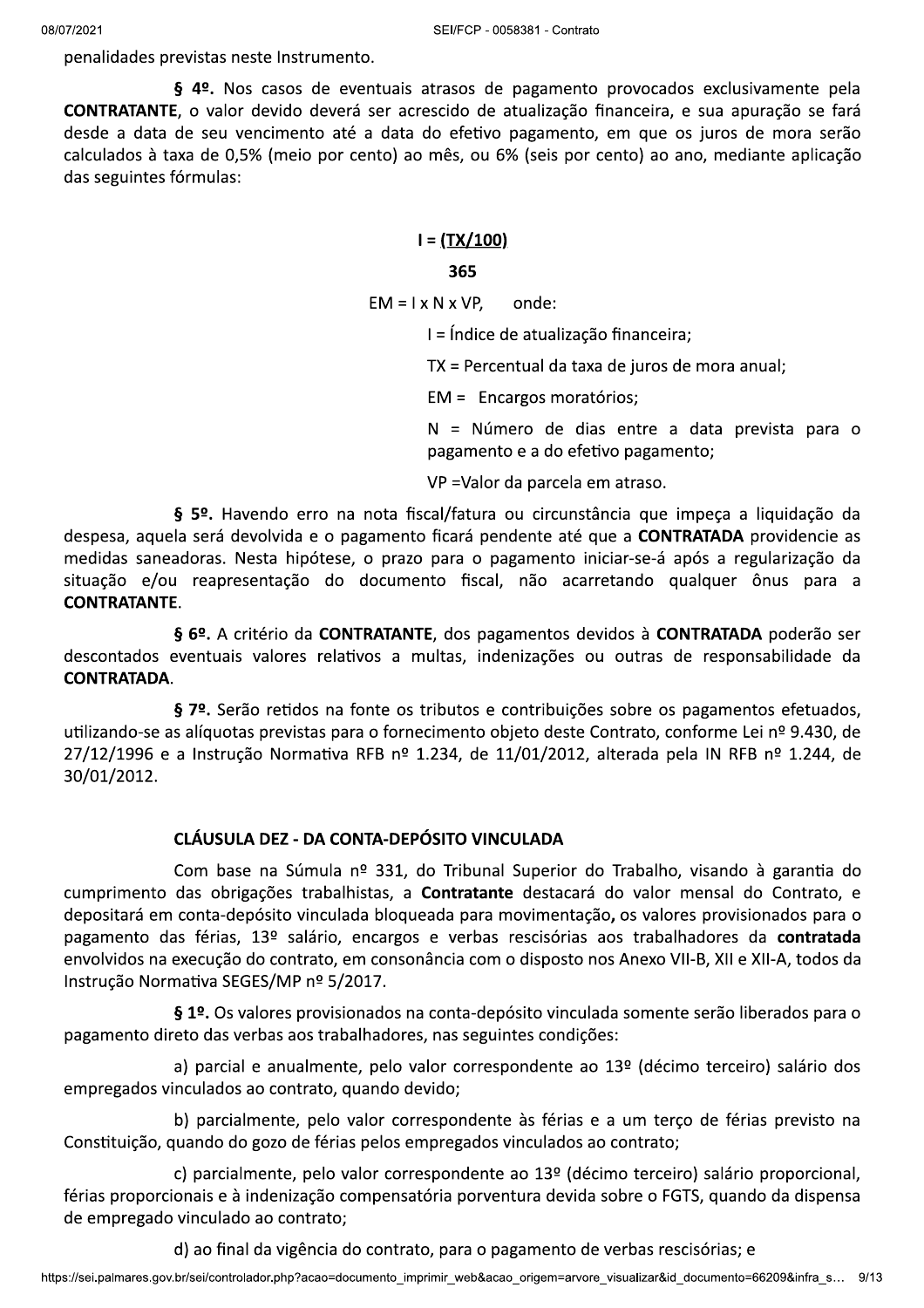e) o saldo existente na conta vinculada apenas será liberado com a execução completa do contrato, após a comprovação, por parte da empresa, da quitação de todos os encargos trabalhistas e previdenciários relativos ao serviço contratado.

§ 2º. A CONTRATADA poderá solicitar autorização à CONTRATANTE para utilizar os valores da conta-depósito vinculada para o pagamento de eventuais indenizações trabalhistas dos empregados ocorridas durante a vigência do contrato.

§ 3º. Para a liberação dos recursos da conta-depósito vinculada, para o pagamento de eventuais indenizações trabalhistas dos empregados ocorridas durante a vigência do contrato, a CONTRATADA deverá apresentar à CONTRATANTE os documentos comprobatórios da ocorrência das obrigações trabalhistas e seus respectivos prazos de vencimento.

§ 4º. A CONTRATANTE expedirá, após a confirmação da ocorrência da indenização trabalhista e a conferência dos cálculos, a autorização para a movimentação, dirigida à instituição financeira oficial no prazo máximo de 05 (cinco) dias úteis, a contar da data da apresentação dos documentos comprobatórios da CONTRATADA.

§ 5º. A CONTRATADA deverá apresentar à CONTRATANTE, no prazo máximo de 03 (três) dias úteis, o comprovante das transferências bancárias porventura realizadas para a quitação das obrigações trabalhistas. A não disponibilização dos documentos exigidos caracteriza descumprimento de cláusula contratual, sujeitando a CONTRATADA à aplicação das penalidades previstas neste Instrumento.

§ 6º. O saldo remanescente da conta-depósito vinculada será liberado à CONTRATADA, na fase do encerramento do contrato, na presença do sindicato da categoria correspondente aos serviços contratados, somente após a comprovação da quitação de todos os encargos trabalhistas e previdenciários relativos aos serviços contratados.

§ 7º. A CONTRATANTE, fundamentada na Letra "d" do Item 1.2. do Anexo VII-B, da Instrução Normativa SEGES/MP nº 5/2017, exigirá, no momento da assinatura do contrato, a autorização da CONTRATADA para fazer o desconto nas faturas e realizar os pagamentos dos salários e demais verbas trabalhistas diretamente aos trabalhadores, bem como das contribuições previdenciárias e do FGTS, guando estes não forem adimplidos.

§ 8º. O descumprimento das obrigações trabalhistas, previdenciárias e as relativas ao FGTS poderá ensejar o pagamento em juízo dos valores em débito, sem prejuízo das sanções cabíveis.

§ 9º. Ocorrerá a retenção ou glosa no pagamento sem prejuízo das sanções cabíveis, nas hipóteses em que a CONTRATADA:

a) Não produzir os resultados, deixar de executar ou não executar com a qualidade mínima exigida as atividades contratadas;

b) Deixar de utilizar os recursos humanos exigidos para a execução dos serviços, ou utilizálos com quantidade inferior à demandada.

c) Não repasse dos vales transporte e alimentação aos empregados alocados na execução dos serviços contratados.

# CLÁUSULA ONZE - DA DOTAÇÃO ORÇAMENTÁRIA

As despesas oriundas do presente Instrumento correrão à conta dos recursos orçamentários consignados à CONTRATANTE, no Orçamento Geral da União, para o exercício de 2018, na classificação seguinte:

> e: 0100<br>rama de Trabalho: 109802<br>!ento de Despesa: 33.90.37<br>8M10199PAA<br>controlador.php?acao=documento\_imprimir\_web&acao\_origem=arvore\_visualizar&id\_documento=66209&infra\_… 10/1: Gestão/Unidade: 34208 / 344041 Fonte: 0100 Programa de Trabalho: 109802 Elemento de Despesa: 33.90.37 PI: 18M10199PAA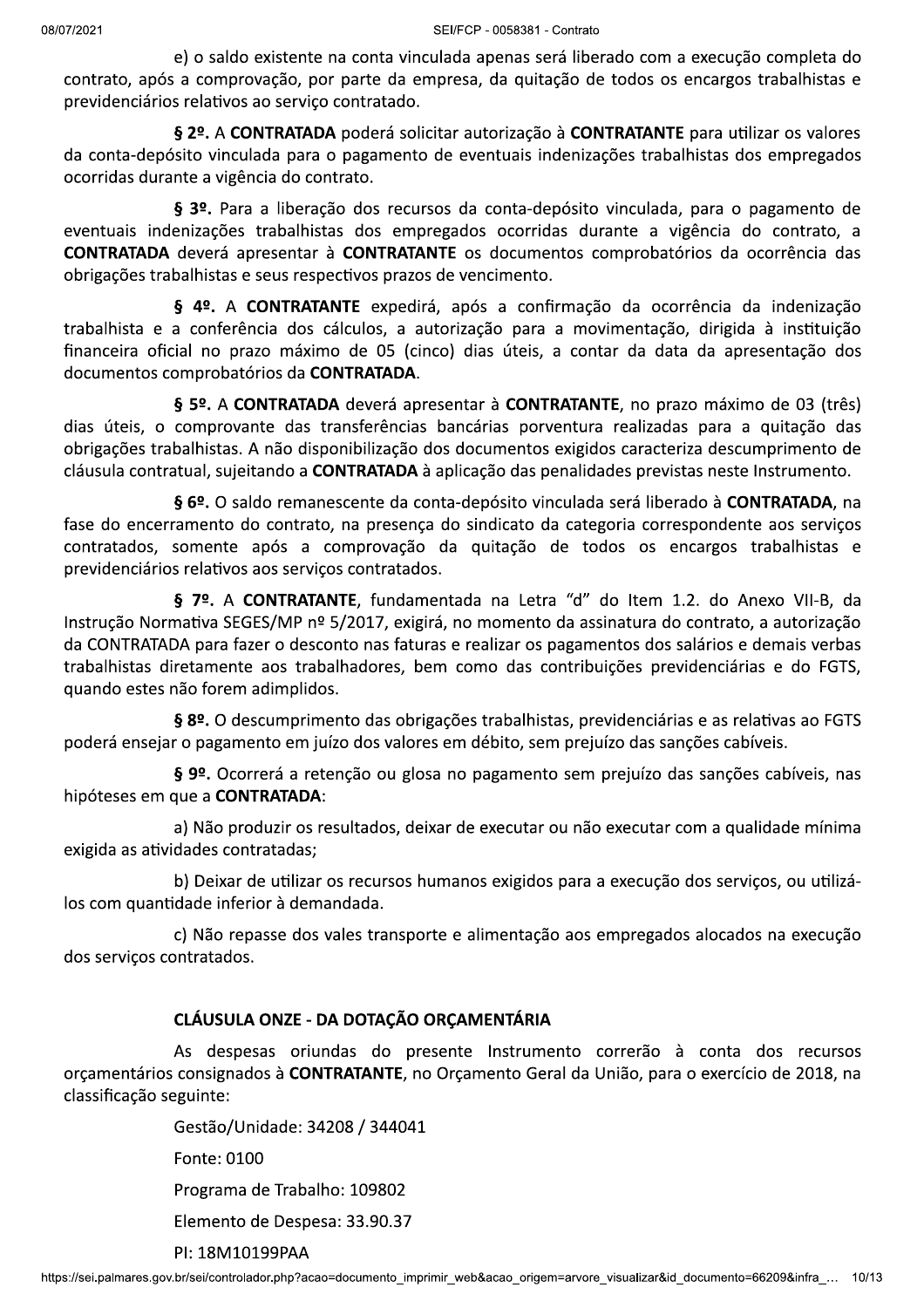Parágrafo Único - Nos exercícios subsequentes, correrão à conta dos recursos próprios para atender às despesas da mesma natureza, cuja alocação será feita no início de cada exercício financeiro.

#### **CLÁUSULA DOZE - DAS PENALIDADES**

As sanções e penalidades relacionadas à execução do contrato são aquelas previstas no item 4 do Anexo VII-F da IN/SEGES/MP nº 5/2017 de 26/05/2017 e as constante no Termo de Referência, anexo do Edital.

#### **CLÁUSULA TREZE - DA GARANTIA**

A CONTRATADA prestará garantia correspondente a 5% (cinco por cento) do valor total, no prazo de 10 (dez) dias úteis, nos moldes do item 3 do Anexo VII-F da IN/SEGES/MP nº 5/2017 de 26/05/2017, observadas ainda, as condições previstas no Edital e seus anexos.

#### **CLÁUSULA QUATORZE - DAS ALTERAÇÕES**

1993.

Eventuais alterações contratuais reger-se-ão pela disciplina do artigo 65 da Lei nº 8.666, de

§ 1º. A CONTRATADA é obrigada a aceitar, nas mesmas condições contratuais, os acréscimos ou supressões que se fizerem necessários, até o limite de 25% (vinte e cinco por cento) do valor inicial atualizado do Contrato.

§ 2º. As supressões resultantes de acordo celebrado entre as partes contratantes poderão exceder o limite de 25% (vinte e cinco por cento) do valor inicial atualizado do Contrato.

# **CLÁUSULA QUINZE - VEDAÇÕES**

É vedado à CONTRATADA:

a) Caucionar ou utilizar este Termo de Contrato para qualquer operação financeira;

b) Interromper a execução dos serviços sob alegação de inadimplemento por parte da **CONTRATANTE, salvo nos casos previstos em lei.** 

# CLÁUSULA DEZESSEIS - DA RESCISÃO DO CONTRATO

Este Contrato poderá ser rescindido se ocorrer um dos casos previstos no art. 78, da Lei 8.666/93, que de alguma forma, comprometa ou torne duvidoso o cumprimento das obrigações assumidas.

§ 1º A inexecução total ou parcial deste Contrato, por parte da CONTRATADA assegurará à CONTRATANTE o direito de rescisão nos termos do art. 77 e seguintes da Lei nº 8.666/93, assegurado o contraditório e a ampla defesa, sempre mediante notificação por escrito.

§ 2º A rescisão contratual, nos termos do art. 79 da Lei nº 8.666/93, poderá ser:

a) Determinada por ato unilateral e escrito da **CONTRATANTE**, nos casos enumerados nos incisos I a XII e XVII do art. 78 da Lei nº 8.666/93;

b) Amigável, por acordo entre as partes, reduzido a termo no respectivo processo, desde que haja conveniência para a Administração da CONTRATANTE;

c) Judicial, nos termos da legislação.

§ 3º Os casos de rescisão contratual serão formalmente motivados nos autos do processo, assegurado o contraditório e a ampla defesa.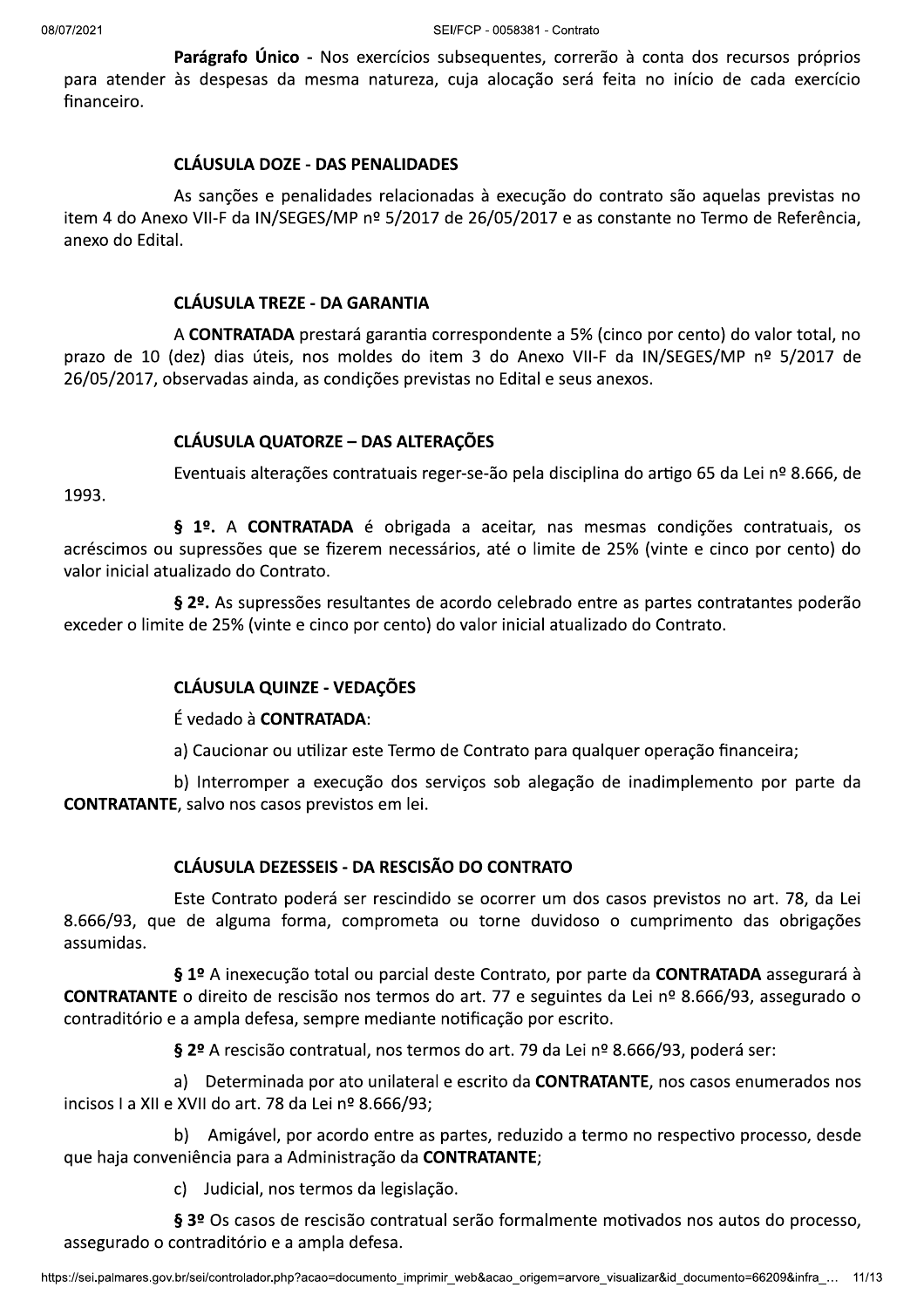# **CLÁUSULA DEZESSETE - MEDIDAS CAUTELARES**

Consoante o art. 45 da Lei nº 9.784/1999, a Administração Pública poderá motivadamente adotar providências acauteladoras, inclusive retendo o pagamento, como forma de prevenir a ocorrência de dano de difícil ou impossível reparação.

## **CLÁUSULA DEZOITO - DAS BOAS PRÁTICAS AMBIENTAIS**

A CONTRATADA deverá se preocupar com as questões do meio ambiente, utilizando metodologias e procedimentos que visam a sustentabilidade, buscando alternativas tecnológicas mais limpas, matérias primas atóxicas e produtos biodegradáveis, conforme ABNT NBR 15448-1 e 15448-2, economizando energia, água, assim como separar seletivamente os resíduos oriundos da prestação dos serviços, com a finalidade de reduzir o impacto e a degradação do ambiente.

§ 1º. A Contratada deverá realizar a separação dos resíduos recicláveis oriundos da prestação dos servicos em parceria com a **CONTRATANTE**, observados os dispositivos legais e adotar práticas de sustentabilidade ambiental, conforme prevê a IN nº 01/2010 e legislação correlatas, naquilo que couber, e ainda:

> a) Cumprir as Normas Brasileiras - NBR publicadas pela Associação Brasileira de Normas Técnicas sobre resíduos sólidos;

> b) Cumprir diretrizes relativas à gestão integrada e ao gerenciamento de resíduos sólidos, obedecendo aos parâmetros estabelecidos pela Lei nº 12.305/2010;

> c) Fornecer aos empregados os equipamentos de segurança que se fizerem necessários, para a execução dos serviços;

> d) Adotar atitudes voltadas para o consumo controlado de água, evitando ao máximo o desperdício.

e) Adotar medidas que visem a não poluição dos recursos hídricos.

# **CLÁUSULA DEZENOVE - DOS CASOS OMISSOS**

Os casos omissos serão decididos pelo **CONTRATANTE**, segundo as disposições contidas na Lei nº 8.666/1993 e demais normas federais aplicáveis e, subsidiariamente, segundo as disposições contidas na Lei nº 8.078/1990 – Código de Defesa do Consumidor – e normas e princípios gerais dos contratos.

# **CLÁUSULA VINTE - DA PUBLICAÇÃO**

O presente Contrato será publicado no Diário Oficial da União, até o 5º (quinto) dia útil do mês seguinte ao de sua assinatura, para ocorrer no prazo de 20 (vinte) dias da data de assinatura do instrumento contratual, conforme dispõe o artigo 61 da Lei nº 8.666/1993.

# **CLÁUSULA VINTE E UM - DO FORO**

É competente o foro da Justiça Federal da Seção Judiciária de Brasília/DF, para dirimir quaisquer questões oriundas deste Contrato.

E, assim, por estarem justas e acertadas, firmam as partes o presente instrumento, em meio eletrônico, constante no Processo Administrativo em epígrafe, por intermédio do Sistema Eletrônico de Informações do CONTRATANTE.